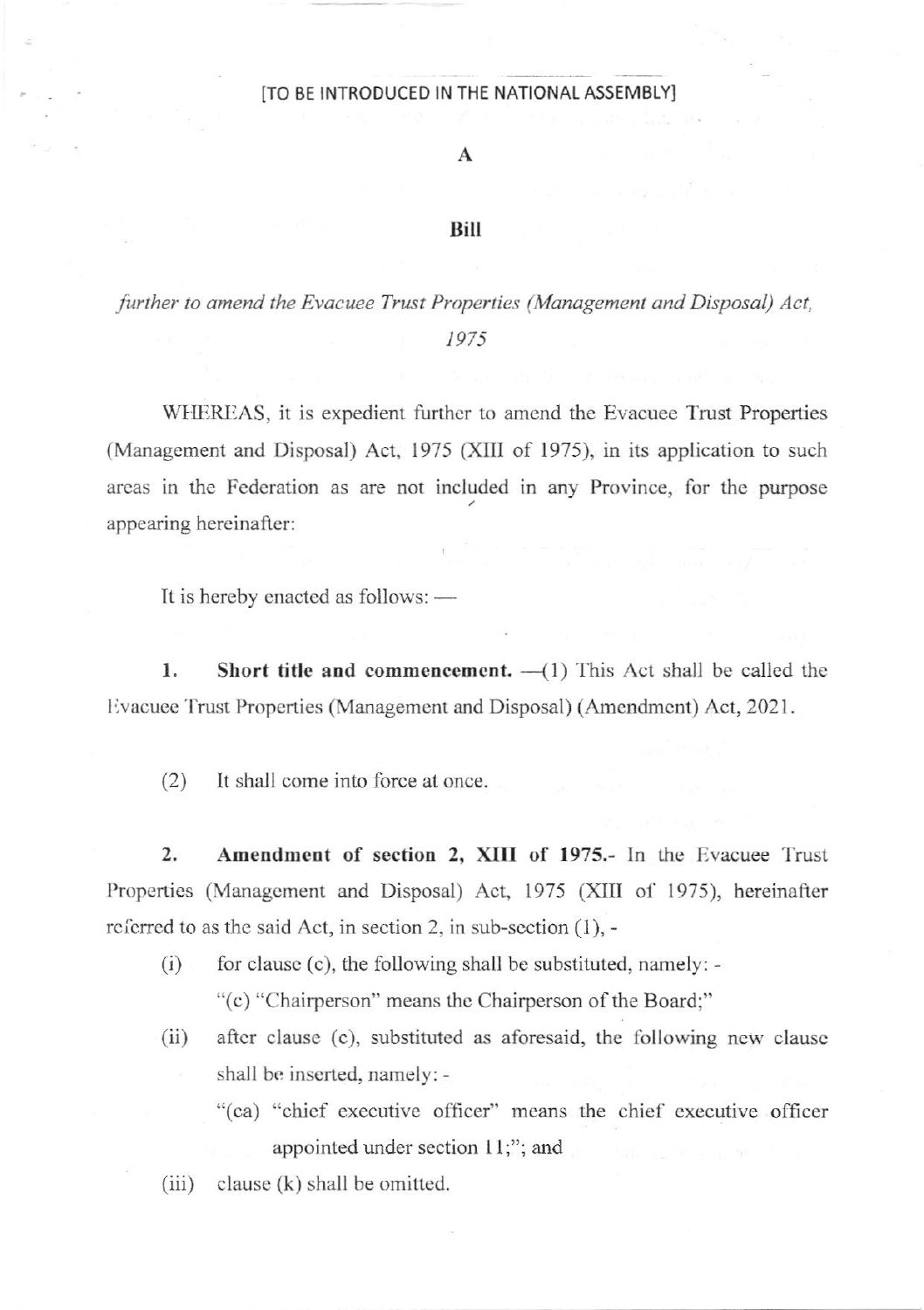Amendment of section 3, XIII of 1975.- In the said Act, for section 3. 3, the following shall be substituted, namely: -

"3. Constitution of the Board:  $-(1)$ The Federal Government shall constitute a Board, to be known as the Evacuee Trust Property Board, for the management and disposal of evacuee trust property.

The Board shall be a body corporate by the name aforesaid having  $(2)$ perpetual succession and a common seal, with power to acquire, hold and dispose of property, both moveable and immoveable, and to contract, and shall by the said name sue and be sued.

 $(3)$ The Board shall consist of a Chairperson and following two ex-officio and twelve non-official members, namely: -

| (a) | Additional Secretary of the Division to which business of ex-officio               |            |
|-----|------------------------------------------------------------------------------------|------------|
|     | this Act stands allocated                                                          | Member     |
| (b) | four persons from Sikh community, preferably one from<br>each Province             | Members    |
| (c) | four persons from Hindu community, preferably one from<br>each Province            | Members    |
| (d) | four experts as specified in sub-section (4), preferably one<br>from each Province | Members    |
| (e) | chief executive officer.                                                           | ex-officio |
|     |                                                                                    | Member     |
|     |                                                                                    | cum        |
|     |                                                                                    | Secretary  |

 $(4)$ The Chairperson and non-official members shall be appointed, from amongst persons of eminence, ability and integrity having demonstrable knowledge on issues relating to minorities' rights and evacuee trust properties, by the Federal Government on such terms and conditions as it may determine.

 $-2-$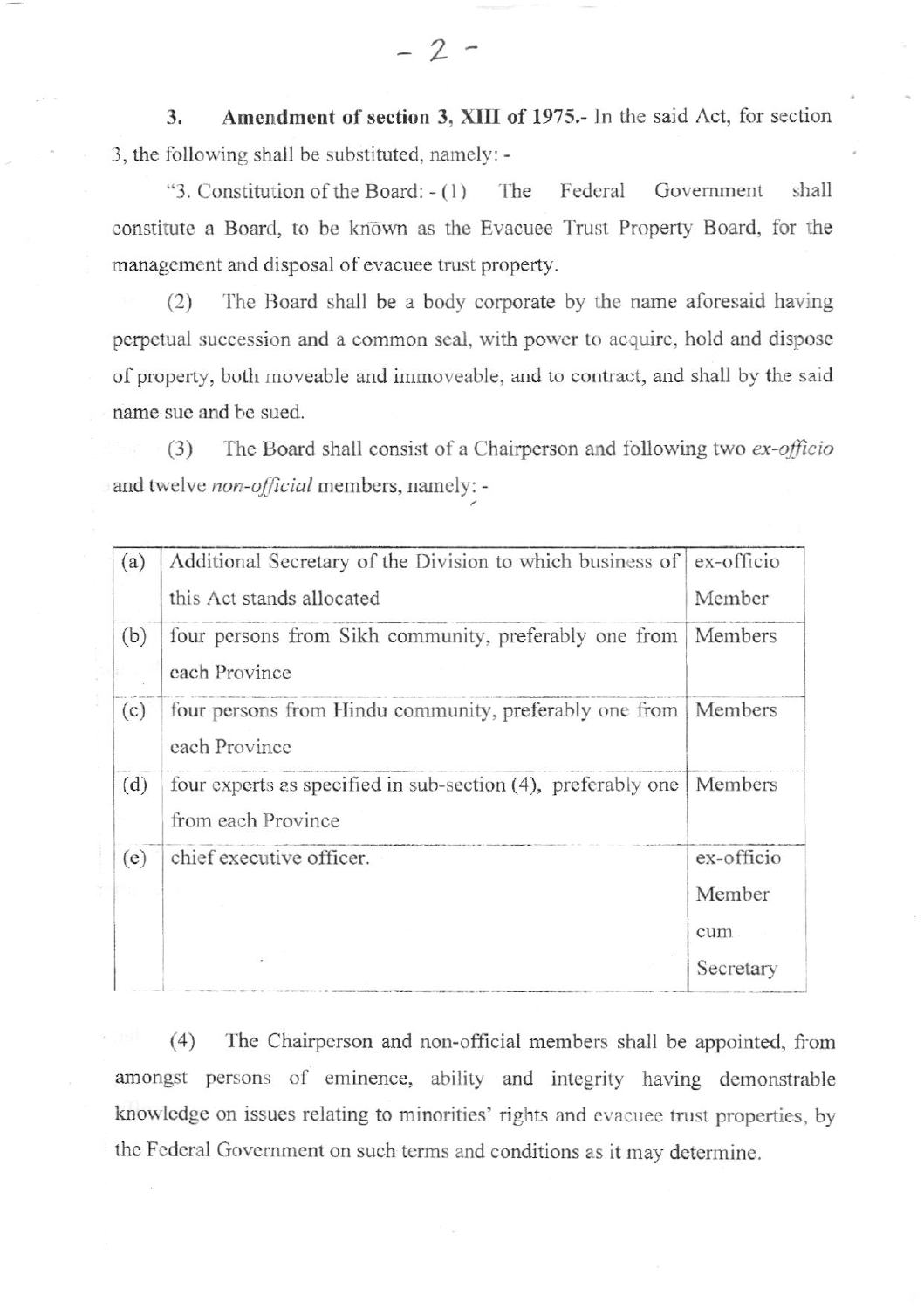(5) <sup>A</sup>non-offrcial member shall, unless he earlier resigns fiom his ofhce under sub-section  $(6)$  or is removed under sub-section  $(12)$ , hold office for a period of three years on such terms and conditions as the Federal Government may determine:

Provided that the term of office of the Chairperson or non-official members may be extended for another period not exceeding three years subject to approval of the Fcderal Govemment.

(6) Thc Chairperson or a non-official member may at any time resign from his office by writing under his hand addressed to the Federal Government.

(7) One-half of the total members shall constitute quorum for a meeting of the Board.

(8) All decisions of the Board shall be by majority of votes of the mcmbers present and voting and, in case of a tie, the person presiding shall have the casting vote.

(9) All the decisions of the Board shall be authenticated by the signatures of the person presiding the meeting and the chief executive officer.

 $(10)$  Any vacancy caused due to death, resignation or removal of a member othcr, than an ex-oflicio member, shall be filled ir by the Federal Govemment through appointment of another person as member who shall hold such office for the unexpired term of his predecessor.

 $(11)$  No act or proceeding of the Board shall be invalid merely by reason of existence of any vacancy or defect in the constitution of the Board.

(12) The Federal Government shall have the power to remove any nonofficial member, if he-

 $-3-$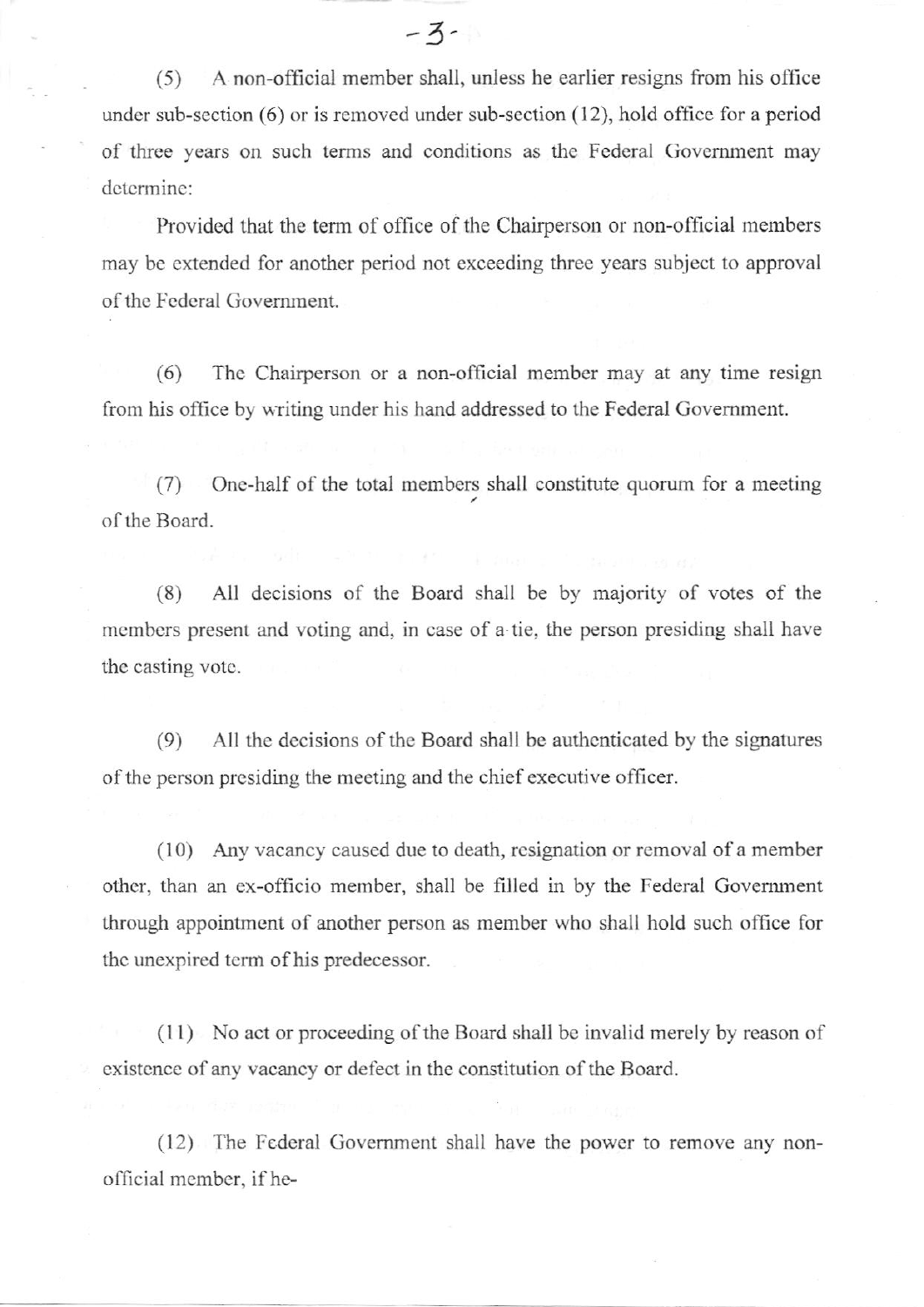- (a) is disqualified for employment in, or is dismissed fiom, the service of Pakistan; or
- (b) is, or at any time has been, convicted of an offence involving moral turpitude; or
- (c) is, or at any time has been, adjudicated an undischarged insolvent; or
- (d) is of unsound mind and has been so declared by a competent court; or
- (e) absents himself fiom three consecutive meetings of the Board without any reasonable cause; or
- $(f)$  is found by the Federal Government to be acting in any manner, prejudicial to the objects of this Act or any scheme thereunder.".
- 4. Amendment of section 4, XIII of 1975.- In the said Act, in section  $4, -$ 
	- (i) in sub-section (1), for the word, "control", the word "oversight" shall be substituted and after the word "take", the words "or supervise" shall be added; and
	- $(ii)$  in sub-section (2), for clauses (a) to (s) the following shall be substituted, namely:-
		- "(a) to ensure maintenance of complete and authentic record of evacuee trust properties by the management;
		- (b) to ensure preparation and placement of amual budget eslimates and revised budget estimates by chief executive officer or the management for its concurrence and further submission to the secretary of the concerned division for formal approval;

 $4 -$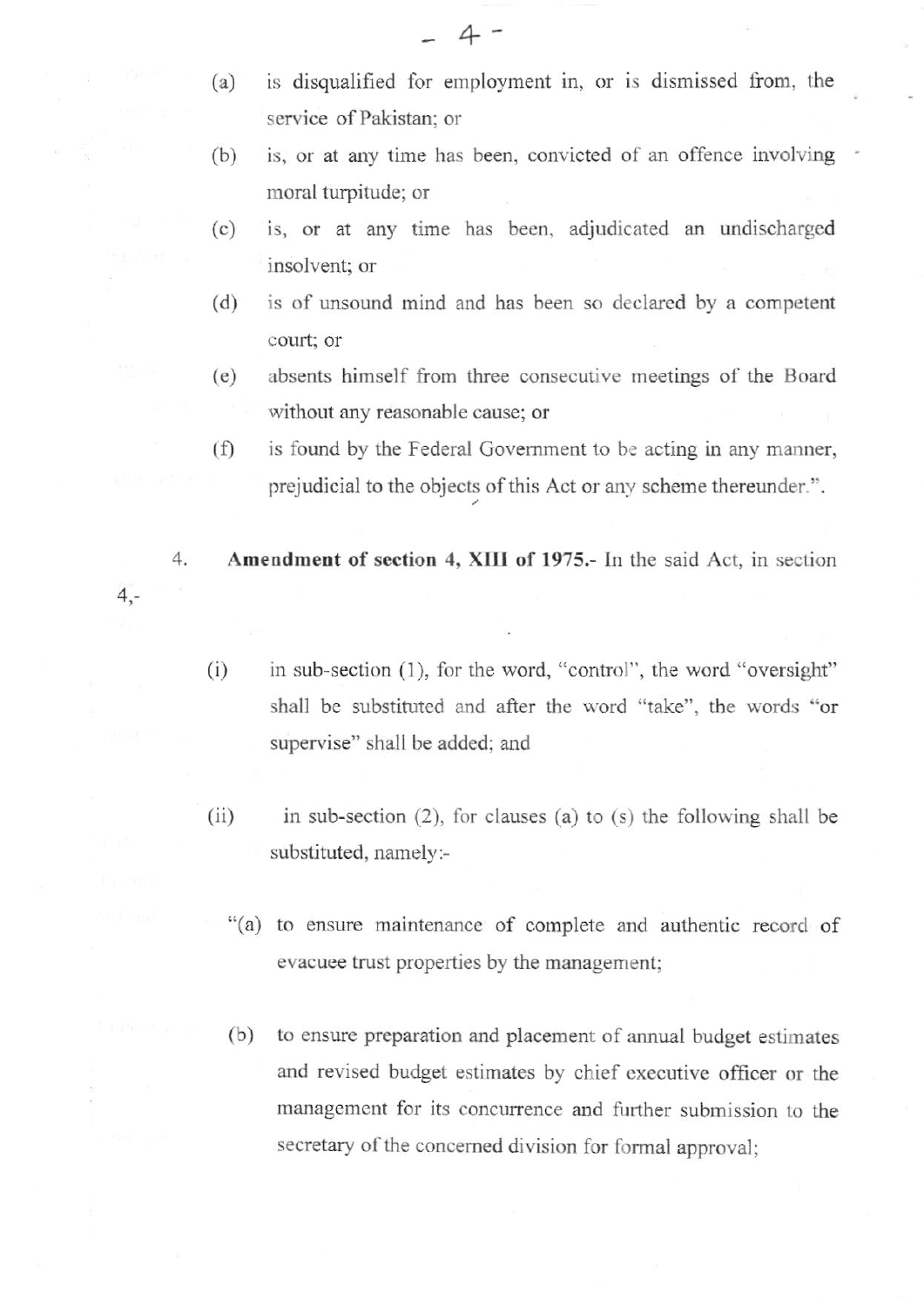- (c) to approvc work plan, annual budget and expenditurc above <sup>a</sup> certain threshold level;
- (d) to approve the human resource policies including the service regulations under which the employees would be governed;
- (e) to undertake comprehensive review and examination of the work and independently assess the appropriation of the quality control review framcwork and take such actions as deemed necessary;
- (f) to oversee and review policies, procedures, programmes for ensuring an effective oversight of quality of audit and to specify any improvement required in policies, procedures and rights;
- (g) to consider its consent and proposal submitted by chief executive officer to buy, out of surplus income, if any, or by taking loan from any statutory corporation, with the approval of thc Federal Govemment, any property which may be considered to be beneficial for promoting the objccts of this Act or any scheme;
- (h) with the prior approval of the Federal Government, to extinguish a trust or to wind up an institution the original objects of which has wholly or partly ceased to exist;
- $(i)$  to appoint committees, consisting of its members as it thinks fit and may refer to them any matter for their consideration and report;
- $(i)$  to decide any other matters ancillary and incidental to the object of this Act and schemes as made thereunder; and